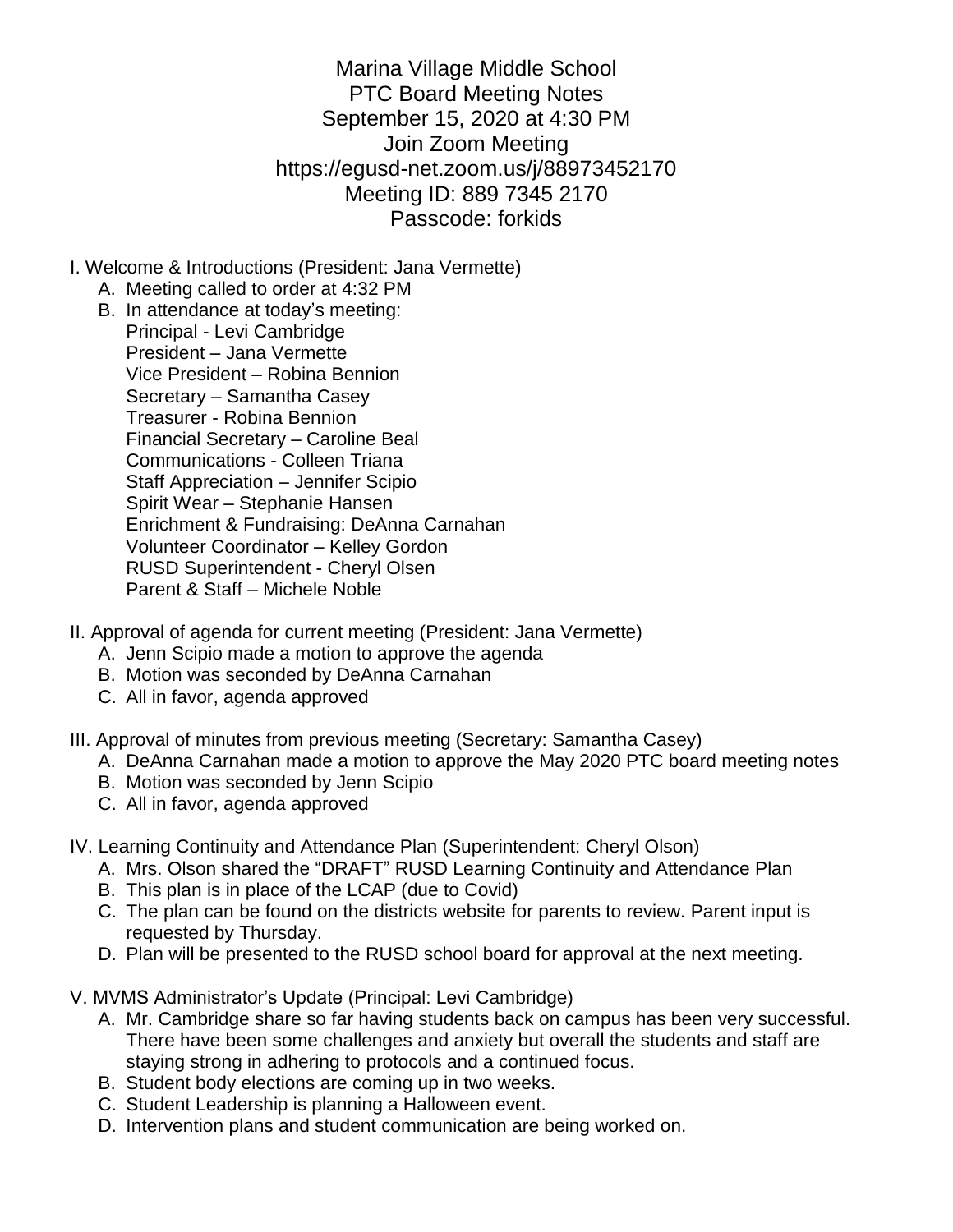- E. Focus on supporting teachers. There are 6 Frontier teachers, 31 on campus, and 1 school counselor
- VI. Treasurer's Report (Treasurer: Robina Bennion & Financial Secretary: Caroline Beal)
	- A. Robina shared that she has transferred all financials to Quick Books.
	- B. Robina presented the recent financial activity (disbursements & Deposits) **see below**
	- C. PTC Budget conversation will be continued, based on student and staff need as clarified by Mr. Cambridge at our next meeting. Ideas include: continuation of teacher support fund (\$100 per teacher), equipment needs for the video production class (\$850), teacher rewards and appreciation, and 8th grade promotion.

```
09/15/20
Accrual Basis
```
## **Marina Village Middle School PTC Balance Sheet**

As of June 30, 2020

Jun 30, 20

**ASSETS** 

| <b>Current Assets</b>                 |              |
|---------------------------------------|--------------|
| Checking/Savings                      |              |
| El Dorado Savings Bank                | 24,387.23    |
| PayPal Account                        | 453.57       |
| <b>Total Checking/Savings</b>         | 24,840.80    |
| <b>Other Current Assets</b>           |              |
| Prepaid Expenses - Next School        | 561.91       |
| <b>Total Other Current Assets</b>     | 561.91       |
| <b>Total Current Assets</b>           | 25.402.71    |
| <b>TOTAL ASSETS</b>                   | 25,402.71    |
| <b>LIABILITIES &amp; EQUITY</b>       |              |
| Equity                                |              |
| <b>Opening Balance Equity</b>         |              |
| <b>Designated - Pending Projects</b>  | 7,901.13     |
| <b>Undesignated Funds - Oper Exp</b>  | 14,359.76    |
| <b>Total Opening Balance Equity</b>   | 22,260.89    |
| <b>Retained Earnings</b>              | 14,697.27    |
| Net Income                            | $-11.555.45$ |
| <b>Total Equity</b>                   | 25,402.71    |
| <b>TOTAL LIABILITIES &amp; EQUITY</b> | 25,402.71    |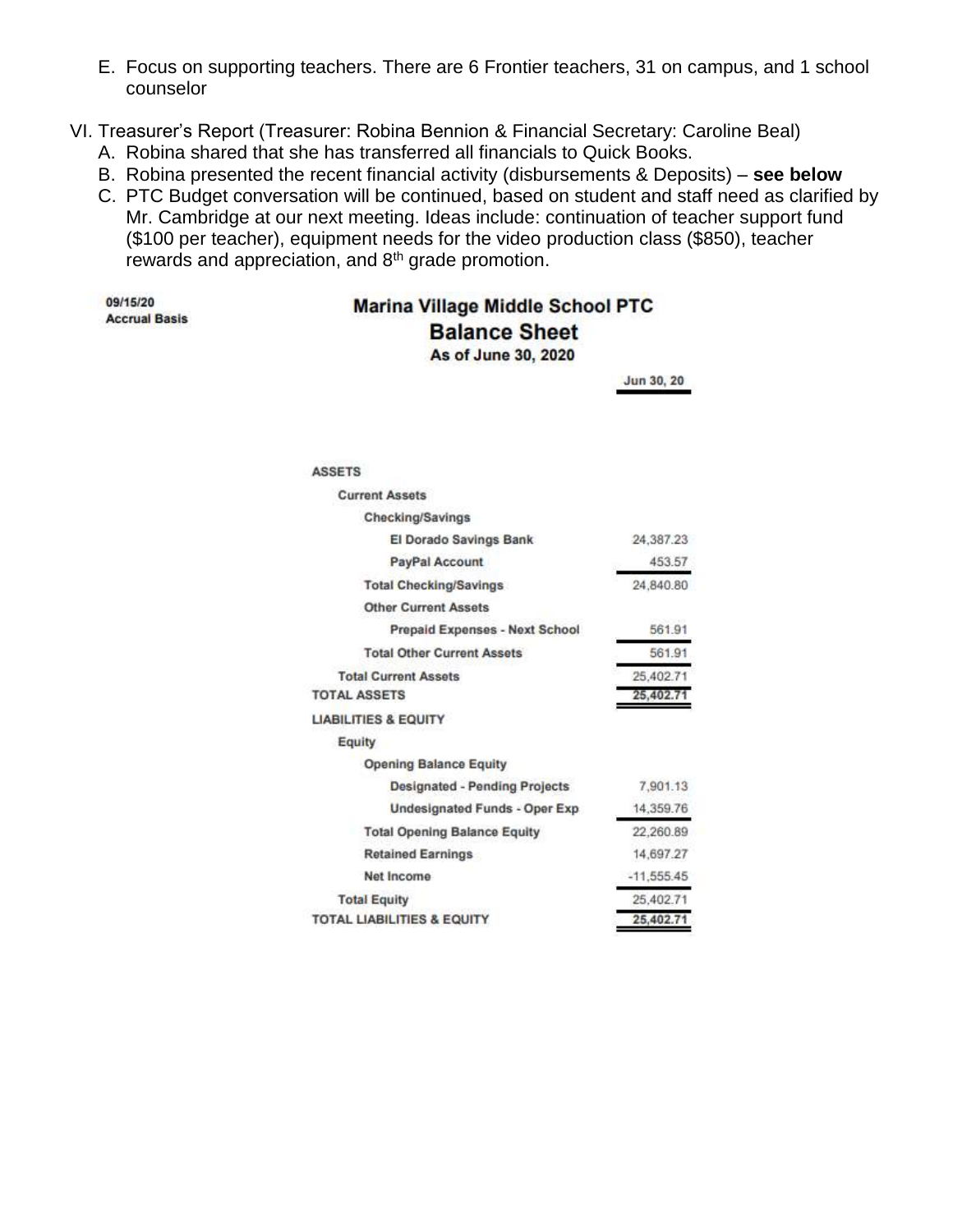# Marina Village Middle School PTC Profit & Loss Budget vs. Actual

|                                      | Jul '19 - Jun 20 | <b>Budget</b> | \$ Over Budget |
|--------------------------------------|------------------|---------------|----------------|
| Ordinary Income/Expense              |                  |               |                |
| Income                               |                  |               |                |
| <b>Direct Public Support</b>         |                  |               |                |
| <b>Corporate Contributions</b>       | 700.00           | 264.00        | 436.00         |
| <b>Enrichment Income</b>             | 14,743.00        | 12,253.00     | 2,490.00       |
| <b>Fundraiser Income</b>             | 14,875.82        | 14,500.00     | 375.82         |
| <b>General Donation</b>              | 200.00           | 0.00          | 200.00         |
| Grant - Latrobe Fund                 | 2,500.00         |               |                |
| Grant - Project Green                | 2,800.00         | 0.00          | 2,800.00       |
| Spirit Wear Income                   | 2,872.50         | 3,652.00      | $-779.50$      |
| <b>Spirit Wear/Fundraising</b>       | 0.00             | 0.00          | 0.00           |
| <b>Total Direct Public Support</b>   | 38,691.32        | 30,669.00     | 8,022.32       |
| Indirect Public Support              |                  |               |                |
| Amazon Smile                         | 122.78           | 148.00        | $-25.22$       |
| <b>Electronic Scrip</b>              | 3:34             | 13.00         | $-9.66$        |
| <b>Total Indirect Public Support</b> | 126.12           | 161.00        | $-34.88$       |
| Other Types of Income                |                  |               |                |
| <b>Environmental Club Fundraiser</b> | 286.00           |               |                |
| Total Other Types of Income          | 286.00           |               |                |
| <b>Total Income</b>                  | 39.103.44        | 30.830.00     | 8,273.44       |
| <b>Gross Profit</b>                  | 39, 103.44       | 30,830.00     | 8,273.44       |
| Expense                              |                  |               |                |
| <b>Contract Services</b>             |                  |               |                |
| <b>Accounting Fees</b>               | 470.00           |               |                |
| <b>Total Contract Services</b>       | 470.00           |               |                |
| <b>Designated Expenses</b>           |                  |               |                |
| <b>3D Printers</b>                   | 3,858.86         | 3,859.00      | $-0.14$        |
| 8th Grade                            | 4,452.89         | 4,944.00      | $-491.11$      |
| Art Club Fundraiser                  | 0.00             | 0.00          | 0.00           |
| <b>Beautification Grants</b>         | 525.37           | 2,800.00      | $-2.274.63$    |
| CORE 3                               | 3,500.00         | 3,500.00      | 0.00           |
| Enrichment                           | 14,939.61        | 14,666.00     | 273.61         |
| <b>Exchange Students</b>             | 193.40           | 193.40        | 0.00           |
| <b>Field Day</b>                     | 4,356.84         | 4,275.24      | 81.60          |
| Headphones                           | 709.90           | 800.00        | $-90.10$       |
| Parent Night                         | 737.74           | 693.00        | 44.74          |
| Pear Deck                            | 449.97           | 450.00        | $-0.03$        |
| Schwab Grant (MVMS)                  | 1.072.49         | 2,500.00      | $-1,427.51$    |
| <b>Staff Appreciation</b>            | 3,700.00         | 3,700.00      | 0.00           |
| <b>Teacher Conference</b>            | 822.08           | 822.08        | 0.00           |
| <b>Total Designated Expenses</b>     | 39,319.15        | 43,202.72     | $-3,883.57$    |
| <b>Operations</b>                    |                  |               |                |
| Administration                       | 182.73           | 250.00        | $-67.27$       |
| Beautification                       | 1,477.65         | 2,000.00      | $-522.35$      |
| <b>Fundraising (Operations)</b>      |                  |               |                |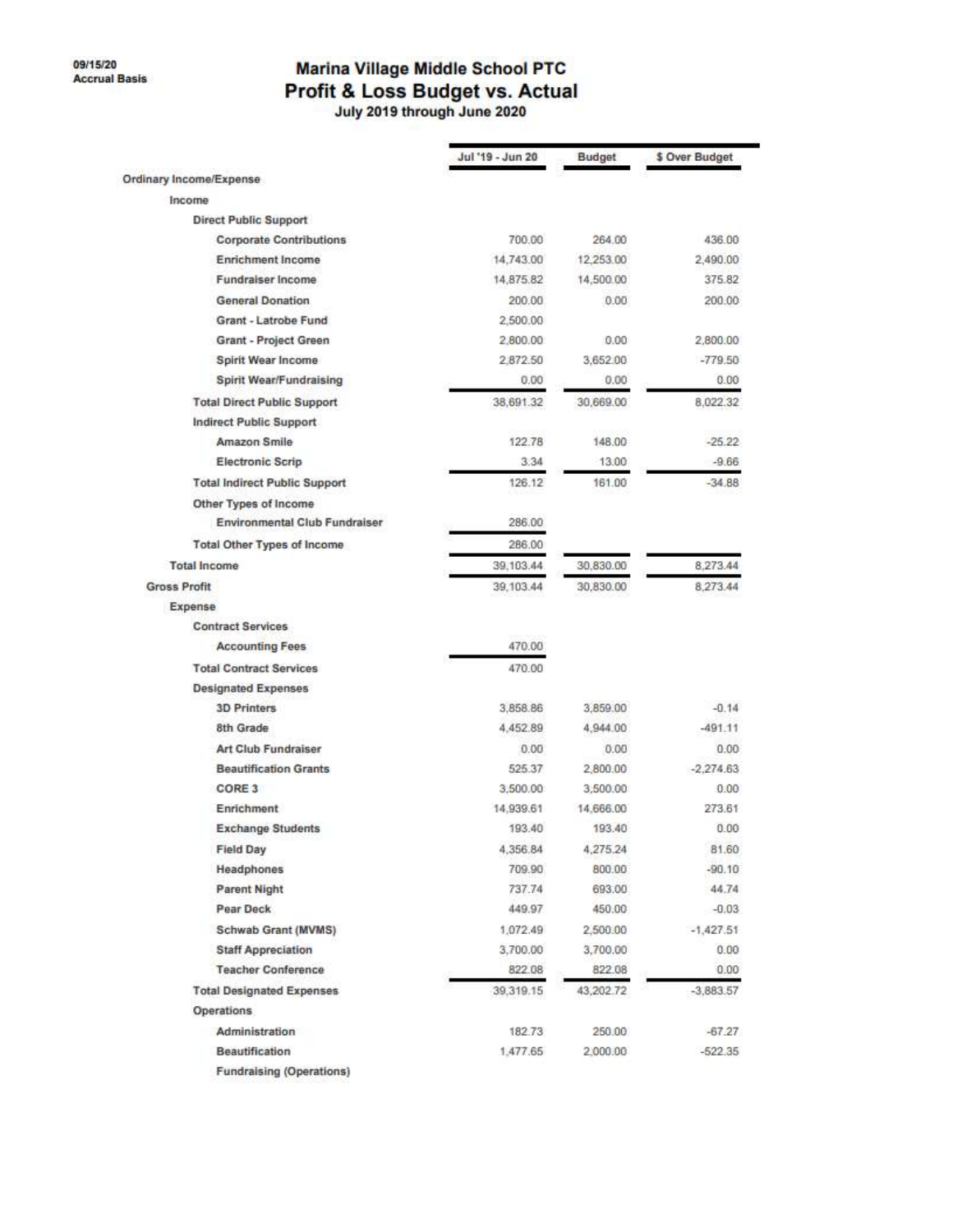### **Marina Village Middle School PTC Profit & Loss Budget vs. Actual**

July 2019 through June 2020

|                                       | Jul '19 - Jun 20 | Budget       | \$ Over Budget |
|---------------------------------------|------------------|--------------|----------------|
| PayPal / Square (Fund)                | 102.75           |              |                |
| Fundraising (Operations) - Other      | 551.67           | 1,500.00     | $-948.33$      |
| <b>Total Fundraising (Operations)</b> | 654.42           | 1,500.00     | $-845.58$      |
| Insurance - Liability, D and O        | 450.00           | 450.00       | 0.00           |
| <b>Miscellaneous</b>                  | 0.00             |              |                |
| Mustang of the week                   | 389.15           | 1,000.00     | $-610.85$      |
| <b>Planners</b>                       | 2.761.13         | 2.761.13     | 0.00           |
| PTC Sponsored Events (Non-Fund)       | 70.99            | 500.00       | $-429.01$      |
| Spirit Wear                           |                  |              |                |
| PayPal / Square Charges (Ops)         | 2.03             | 200.00       | $-197.97$      |
| Spirit Wear - Other                   | 2,907.35         | 2,800.00     | 107.35         |
| <b>Total Spirit Wear</b>              | 2,909.38         | 3,000.00     | $-90.62$       |
| <b>Staff Appreciation</b>             | 409.11           | 800.00       | $-390.89$      |
| Telephone, Telecommunications         | 0.00             | 0.00         | 0.00           |
| <b>WEB</b>                            | 1,328.33         | 1,328.33     | 0.00           |
| Website                               | 186.85           | 250.00       | $-63.15$       |
| <b>Total Operations</b>               | 10,819.74        | 13,839.46    | $-3,019.72$    |
| Taxes                                 | 50.00            | 520.00       | $-470.00$      |
| <b>Total Expense</b>                  | 50.658.89        | 57,562.18    | $-6.903.29$    |
| inary Income                          | $-11,555.45$     | $-26,732,18$ | 15, 176. 73    |
|                                       | $-11,555.45$     | $-26,732.18$ | 15,176.73      |

#### VII. Fundraising (Deanna Carnahan)

Net Ord Net Income

- A. Our first fundraiser has kicked off, the SOS campaign
- B. SOS t-shirts and decals will be delivered at the close of the campaign at the end of October
- C. Ideas to promote: Jupiter parent blast, Mr. Cambridge's newsletter, video of signs posted to MVMS social media pages and PTC website
- D. Fundraising ideas: golf tournament, dinner night out, fun run
- VIII. Publicity/Website/Communications (Colleen Triana)
	- A. Colleen has been keeping the MVMS community updated via social media pages and the PTC website is up to date.

### IX. Volunteer Coordinator (Kelley Gordon)

- A. No update until we have events requiring volunteers.
- B. Google Form may be the best way to collect volunteer information this year
- X. Spirit Wear (Stephanie Hansen)
	- A. There is a current fire sale to unload old inventory.
	- B. New t-shirts coming soon!
- XI. Beautification (Gina Johnston unable to attend the meeting)
	- A. An update will be provided at the next meeting.
- XII. Enrichment (Deanna Carnahan)
	- A. Possible programs to implement on-line